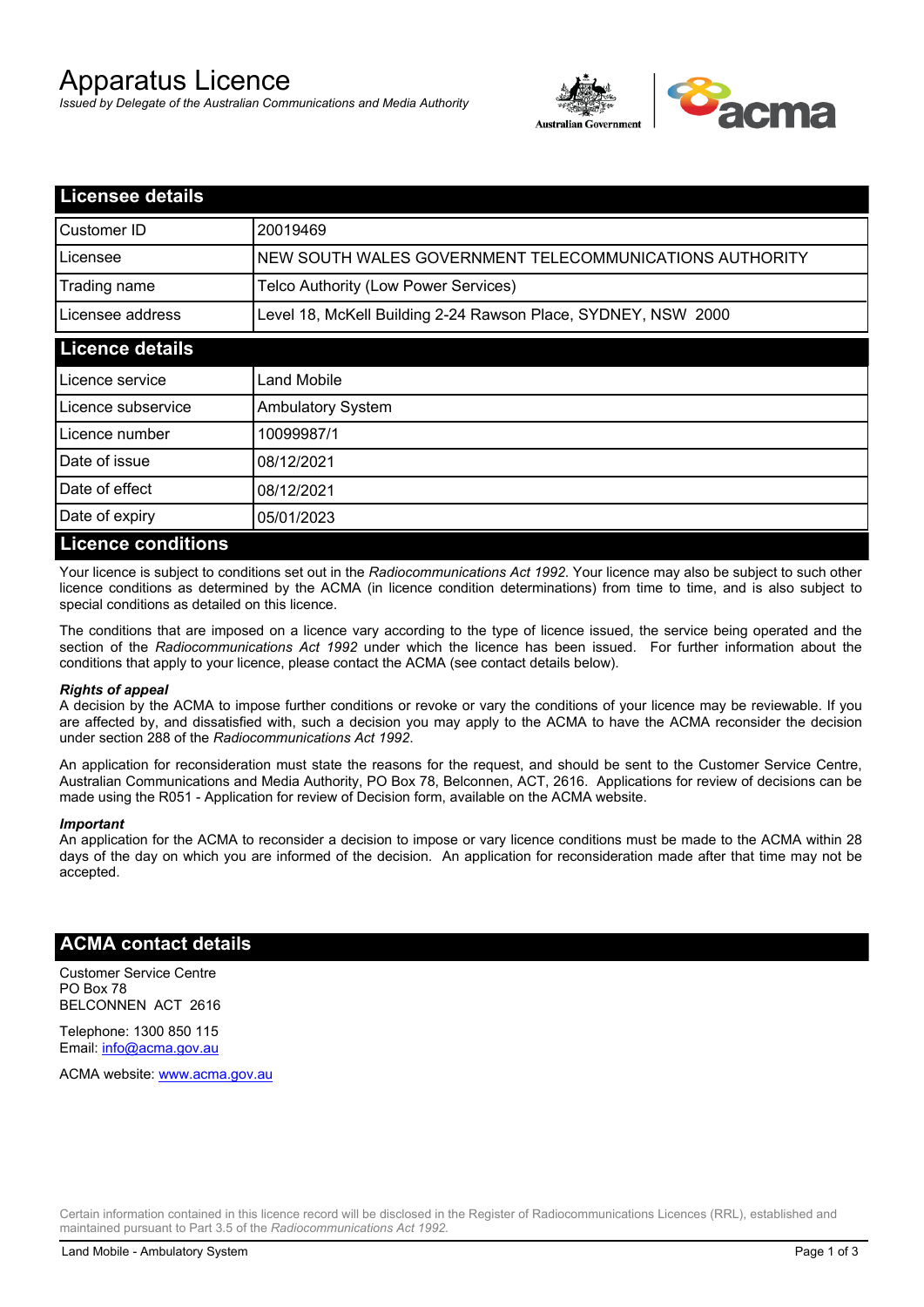# **Advisory Notes applying to licence no.: 10099987/1**

Conditions applicable to the operation of Ambulatory System station(s) authorised under this licence can be found in the Radiocommunications Licence Conditions (Apparatus Licence) Determination and the Radiocommunications Licence Conditions (Land Mobile Licence) Determination. Copies of these determinations are available from the ACMA and from the ACMA home page (www.acma.gov.au).